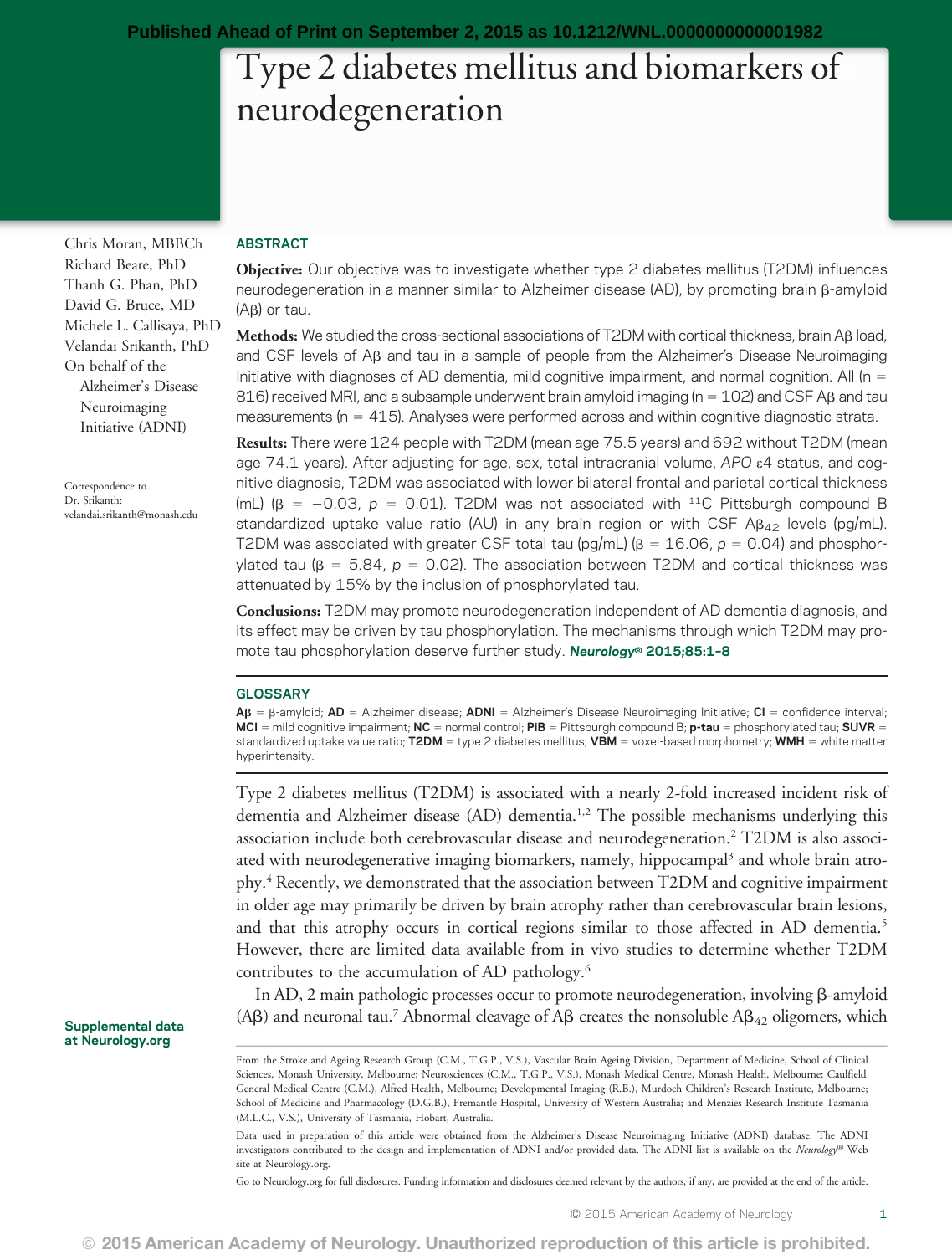forms extracellular amyloid plaques that contribute to neurodegeneration.<sup>8</sup> Brain  $AB_{42}$  load can be measured in vivo either by using PET neuroimaging with special ligands (e.g., <sup>11</sup>C Pittsburgh compound B [PiB]), or estimated by detecting low  $\mathbf{A}\mathbf{\beta}_{42}$  levels in the CSF, possibly reflecting  $\overrightarrow{AB}$  sequestration within cerebral plaques.9 In addition, tau-related pathology is frequently seen in AD. Intracellular tau proteins stabilize neuronal microtubules, a process that is important for neuronal health. In AD, there is hyperphosphorylation of tau (p-tau) resulting in the accumulation of neurofibrillary tangles and subsequent neuronal death.7 Elevated CSF levels of tau and p-tau are also in vivo markers of tauopathy in AD and correlate well with intracerebral AD pathology.<sup>9,10</sup>

The aim of this study was to explore the relationships between T2DM and biomarkers of neurodegeneration usually implicated in the development of AD. We examined the relationships between T2DM, brain atrophy, and in vivo brain and CSF biomarkers of  $\overrightarrow{AB}$ and tau in people with AD dementia, its precursor, amnestic mild cognitive impairment (MCI), and in normal controls (NCs).

METHODS The data used for this analysis were obtained from the Alzheimer's Disease Neuroimaging Initiative (ADNI) database ([https://ida.loni.usc.edu\)](https://ida.loni.usc.edu).9 ADNI was launched in 2003 with the primary aim of identifying MRI, PET, CSF, biochemical, clinical, and neuropsychological biomarkers of potential progression of MCI to early AD dementia.<sup>9</sup> ADNI aimed to recruit 800 adults between the ages of 55 and 90 years comprising 400 people with MCI, 200 people with early probable AD dementia, and 200 NCs. These cognitive diagnoses were based on criteria from the National Institute of Neurologic and Communicative Disorders and Stroke/Alzheimer's Disease and Related Disorders Association.<sup>11</sup> Those with MCI had memory complaints but no significant functional impairment based on the Clinical Dementia Rating. Individuals were excluded if they had Hachinski ischemic score<sup>12</sup>  $>4$  (a high risk of cerebrovascular disease contributing to cognitive impairment), were unable to undergo MRI, had other neurologic disorders, active depression, history of psychiatric diagnosis, alcohol or substance dependence in the last 2 years, had less than 6 years of education, or were not fluent in English or Spanish.

Standard protocol approvals, registrations, and patient consents. Written informed consent was obtained from all participants. Full details of ethics approval, study design, participant recruitment, and clinical testing have been published previously and are available at [www.adni-info.org.](http://www.adni-info.org/)

Clinical and genetic data. Data on demographic information, medical history, APO e4 genotype, baseline cognitive diagnosis, fasting venous blood glucose levels, and medication use were downloaded from the ADNI clinical data database in August 2013. Cognitive diagnosis at baseline was used for grouping of participants. We assigned diabetes status based on fasting blood glucose  $\geq$ 7.0 mmol/L according to American Diabetes Association guidelines<sup>13</sup> or the use of glucose-lowering agents.  $APO$   $\varepsilon4$ genotyping was performed on venous blood–derived DNA at the ADNI Biomarker Core Laboratory (University of Pennsylvania) and participants were deemed APO  $\varepsilon$ 4-positive if they carried at least one APO e4 allele.

MRI scans and image processing. The process for MRI acquisition has been described previously in ADNI publications.<sup>14,15</sup> In brief, all ADNI participants had a 1.5-tesla MRI performed at either screening or baseline visits between August 2005 and October 2007. The ADNI project offers scans that have been preprocessed (gradient warping, scaling, B1 correction, and N3 inhomogeneity correction) to correct for different scanners across sites.16 In our imaging laboratory we used FreeSurfer v5.3 [\(http://](http://surfer.nmr.mgh.harvard.edu/) [surfer.nmr.mgh.harvard.edu/](http://surfer.nmr.mgh.harvard.edu/)) to parcellate the cortex in these scans into 74 regions per hemisphere, based on the Destrieux atlas.17 Quality control of FreeSurfer parcellation was performed by testing for outliers, using Bonferroni  $p$  values for studentized residuals, in a regression model predicting regional cortical thickness from age, sex, and cognitive diagnosis. Any scan in which one or more regions were detected as an outlier was inspected for processing errors. From ADNI databases, the following measures were also obtained: hippocampal volume measures (mL) using an automated tissue classifier (AdaBoost)<sup>9</sup>; white matter hyperintensity (WMH) volume (mL) using fully automated segmentation<sup>18</sup>; and the presence of MRI infarcts as identified by a specially trained physician.<sup>19</sup>

PiB-PET scans. PiB-PET scans were performed at 12 ADNI sites. Participants were injected with  $15 \pm 1.5$  mCi PiB and images were acquired 50 to 70 minutes following injection. Further details of PiB-PET acquisition and the region-of-interest protocol have been summarized previously.9 ADNI provides PiB-PET scans that have been preprocessed (coregistered, averaged, standardized image and voxel size, uniform resolution) to account for different scanners across sites.<sup>20</sup>

We adopted 3 methods to investigate group differences in PiB uptake/binding. For the first method, we used the regional standardized uptake value ratios (SUVRs) derived in ADNI relative to the cerebellum for 13 regions using an automated region-ofinterest template.21 The second and third analyses were conducted in our imaging laboratory. For our second form of analysis, we coregistered PiB-PET scans with the corresponding T1-weighted MRI scan using the coregistration facility of SPM (Statistical Parametric Mapping). The T1 scan was automatically parcellated into 168 regions of interest using FreeSurfer (version 5.3) and the mean PiB intensities were computed using FreeSurfer's mri\_segstats command. For the third method, we used voxel-based morphometry (VBM) to compare differences in SUVR between those with and without T2DM at the voxel level.

CSF data. CSF collection and procedural protocols have been described previously.<sup>22</sup> Briefly, fasting CSF was collected and analyzed using a Luminex platform (Luminex Corporation, Austin, TX) with an Innogenetics immunoassay kit (INNO-BIA AlzBio3; Ghent, Belgium) that included monoclonal antibodies for A-Beta142, t-tau and p-tau<sub>181</sub> (pg/mL).

**Data analysis.** Student t test and  $\chi^2$  tests were applied to compare demographic, clinical, and cognitive variables between T2DM and non-T2DM groups.

We studied the associations of T2DM with individual global brain MRI measures (cortical thickness, hippocampal volume,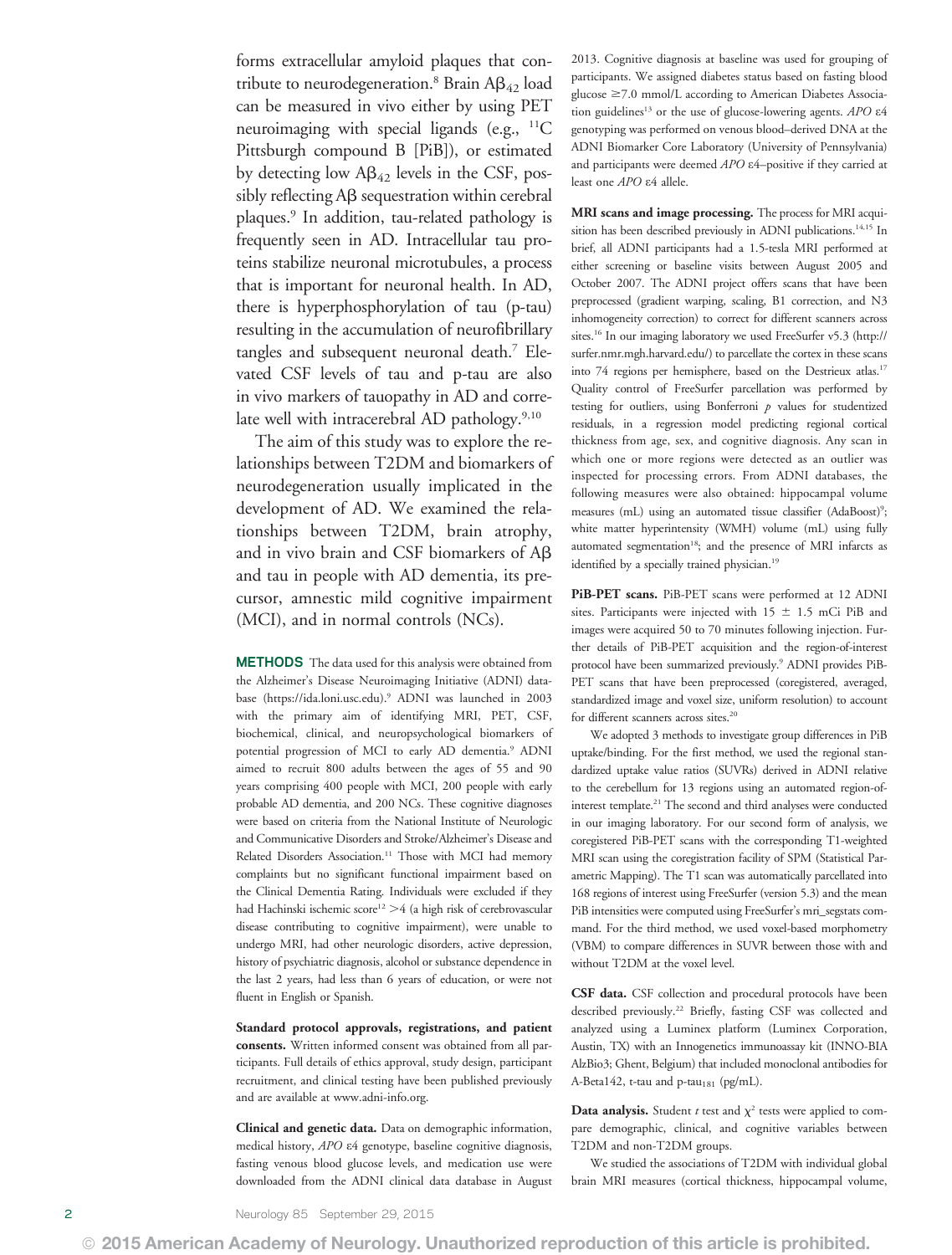WMH, infarcts) adjusting in each regression for age, sex, cognitive diagnosis, APO e4, and total intracranial volume (analyses with infarcts were not adjusted for total intracranial volume). Linear regression was used for continuous variables and logistic regression for categorical variables.

Differences in regional thickness between T2DM and non-T2DM were tested in 148 regions of interest using a regression model with thickness as the dependent variable and T2DM status, age, sex, cognitive diagnosis, and total intracranial volume as independent variables. Significance of the T2DM status term was examined after correction for multiple comparisons using a false discovery rate ( $p < 0.05$ ).

For PiB-PET analyses, first we compared PiB-SUVR between cognitive diagnostic groups irrespective of T2DM status to ensure consistency with previous reports from ADNI.21 Differences in PiB-SUVR between T2DM and those without T2DM were then tested in 4 regions of interest<sup>21</sup> using both ADNI-provided data and our own laboratory method, with SUVR as the dependent variable and T2DM status, age, sex, and cognitive diagnosis as independent variables. For the VBM component of the PiB-PET analysis, we used a false discovery rate ( $p < 0.05$ ) to correct for multiple comparisons.

The associations of T2DM with individual CSF measures and CSF A $\beta$ /tau ratios were analyzed using linear regression modeling adjusting for age, sex, APO e4, and cognitive diagnosis. We examined for 2-way interactions between APO e4 and T2DM and cognitive diagnosis and T2DM with a test of significance of product terms. We additionally conducted sensitivity analyses by

| Table 1                    | <b>Participant characteristics</b> |                   |             |                   |
|----------------------------|------------------------------------|-------------------|-------------|-------------------|
|                            |                                    | T <sub>2</sub> DM | No T2DM     | p Value           |
| No.                        |                                    | 124(15)           | 692 (85)    |                   |
| Age, y                     |                                    | 75.5 (6.2)        | 74.1 (7.0)  | 0.58              |
| Sex, male                  |                                    | 85 (69)           | 389 (56)    | 0.01              |
| Fasting glucose, mmol/L    |                                    | 7.3(2.3)          | 5.3(0.7)    | < 0.001           |
| Average SBP, mm Hg         |                                    | 137 (17)          | 135 (18)    | 0.23              |
| Average DBP, mm Hg         |                                    | 74 (10)           | 75 (10)     | 0.86              |
| Weight, kg                 |                                    | 80.7 (17)         | 74.0 (14.0) | < 0.0001          |
| BMI, $\text{kg/m}^2$       |                                    | 28.0(4.8)         | 26.3(4.2)   | 0.0001            |
| <b>MRI</b> infarct         |                                    | 11 (9)            | 55 (8)      | 0.73              |
| Smoker                     |                                    | 42 (34)           | 279 (40)    | 0.18              |
| <b>MMSE</b> score          |                                    | 26.2(3.4)         | 26.2(3.6)   | 0.98              |
| <b>ADAS-Cog score</b>      |                                    | 11.7(6.5)         | 11.7(6.4)   | 0.94              |
|                            | Oral diabetes medications          | 75 (60)           |             |                   |
| Insulin use                |                                    | 10(8)             |             |                   |
| Insulin and oral agent     |                                    | 5(4)              |             |                   |
| <b>Cognitive diagnoses</b> |                                    |                   |             |                   |
|                            | Normal control ( $n = 228$ )       | 38                | 190         |                   |
| $MCI(n = 397)$             |                                    | 59                | 338         | 0.75 <sup>a</sup> |
|                            | AD dementia ( $n = 191$ )          | 27                | 164         |                   |

Abbreviations:  $AD =$  Alzheimer disease; ADAS-Cog = Alzheimer's Disease Assessment Scale-Cognitive subscale; BMI = body mass index; DBP = diastolic blood pressure; MCI = mild cognitive impairment; MMSE = Mini-Mental State Examination; SBP = systolic blood pressure;  $T2DM = type 2$  diabetes mellitus.

Data are n (%) or mean (SD).

<sup>a</sup> Chi-square test for trend of proportion of T2DM across cognitive groups.

reclassifying the presence of T2DM using fasting glucose alone, or the combination of fasting glucose and the use of glucoselowering medication, but not metformin (because this is sometimes used in those without T2DM). Further sensitivity analyses were performed using only participants in whom fasting glucose levels were available ( $n = 736$ ). All the above analyses were repeated after stratifying by cognitive diagnosis.

RESULTS There were 124 people with T2DM (mean age 75.5 years, SD 6.2) and 692 without (mean age 74.1 years, SD 7.0). The numbers and proportions of T2DM in each cognitive diagnostic group were as follows: 38 of 228 (17%) cognitively NCs, 59 of 397 (15%) with MCI, and 27 of 191 (14%) with AD dementia. Group characteristics and comparisons are presented in table 1. Participants with T2DM were more likely to be male and have greater fasting blood glucose levels and body mass index than those without T2DM. A total of 75 participants used oral hypoglycemic agents to control their T2DM and 10 used insulin (5 of whom were also on oral agents).

T2DM and MRI biomarkers. Cortical thickness measures were available in 816 participants (228 NC, 397 MCI, 191 AD dementia). As expected, mean cortical thickness was greatest in NCs, followed by those with MCI and then those with AD dementia (figure 1). When adjusted for age, sex, total intracranial volume, APO e4 status, and cognitive diagnosis, T2DM was associated with lower total cortical thickness (mm) ( $\beta$  = -0.03, 95% confidence interval [CI]  $-0.05$  to  $-0.006$ ,  $p = 0.01$ ) but not with hippocampal volume ( $\beta = -70.90, 95\% \text{ CI} - 248.00$ to 106.19,  $p = 0.43$ ), presence of infarct on MRI  $(\beta = 0.13, 95\% \text{ CI} - 0.56 \text{ to } 0.82, p = 0.71, \text{ odds}$ ratio 1.14, 95% CI 0.57 to 2.27), or WMH volume (mL) ( $\beta$  = -0.12, 95% CI -0.61 to 0.38,  $p =$ 0.64). Regions of cortical thinning attributable to T2DM included bilateral subcentral gyri and sulci, right inferior precentral sulcus, rectus gyrus, front and middle sulcus (frontal lobe), and inferior parietal gyrus (figure 1). When stratified by cognitive diagnosis, T2DM was associated with lower cortical thickness in NCs and those with MCI (both  $p = 0.04$ ) but not in those with AD dementia ( $p = 0.77$ ). T2DM was associated with lower hippocampal volume in those with MCI ( $p = 0.05$ ) but not in NCs or those with AD dementia. There was no association between T2DM and either WMH or infarcts in any of the cognitive diagnostic groups.

T2DM and <sup>11</sup>C-PiB-PET uptake. <sup>11</sup>C-PiB-PET scans were available for 102 participants (19 NC, 64 MCI, 19 AD), of whom 19 had T2DM. As expected, SUVR increased across groups from NC through MCI to AD dementia (figure 2). We did not find a statistically significant association between T2DM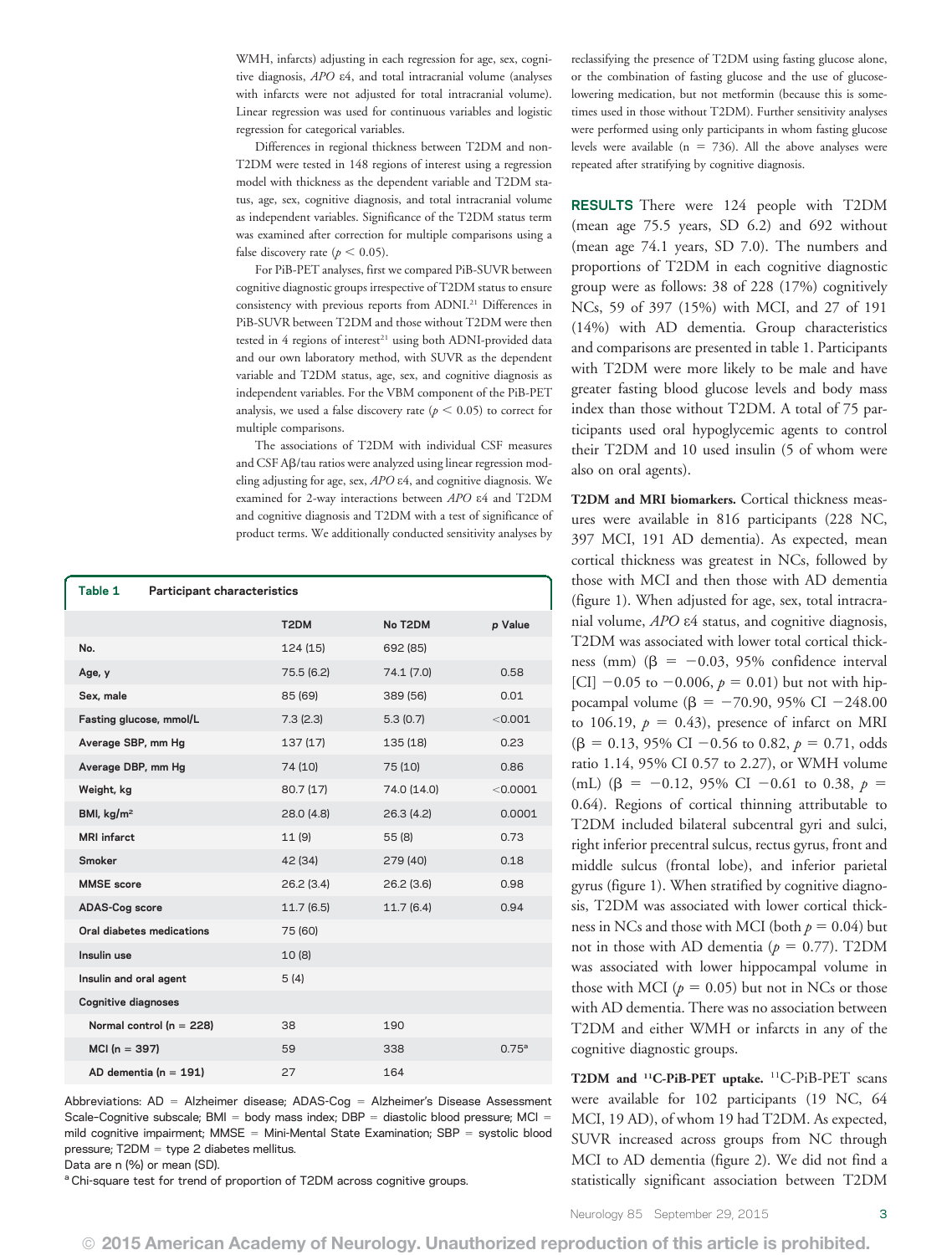

(A) Association of T2DM with cortical thickness stratified by cognitive diagnosis. Adjusted for age, sex, total intracranial volume, and APO e4 status. (B–D) Regions of cortical thinning associated with T2DM. Adjusted for age, sex, total intracranial volume, APO e4 status, and cognitive diagnosis. (B) Left hemisphere: lateral view. (C) Right hemisphere: medial view. (D) Right hemisphere: lateral view. Regions: yellow = subcentral gyrus and sulcus; red = rectus gyrus; orange = inferior precentral sulcus; pink = front and middle sulcus; blue = inferior parietal gyrus.  $AD =$  Alzheimer disease dementia; MCI = mild cognitive impairment;  $T2DM =$  type 2 diabetes mellitus.

and  $^{11}$ C-PiB-SUVR when adjusting for age, sex, *APO* e4 status, and cognitive diagnosis using either ADNIderived data or our in-house FreeSurfer and VBM methods. Similarly, no associations were detected between T2DM and regional SUVR when the analyses were stratified by cognitive diagnosis.

CSF measures of amyloid and tau. CSF measurements were available for 415 participants ( $n = 114$  NC, 199 MCI, 102 AD dementia), of whom 56 had T2DM (table e-1 on the Neurology® Web site at [Neurology.org](http://neurology.org/lookup/doi/10.1212/WNL.0000000000001982)). T2DM was associated with greater CSF total tau ( $\beta$  = 16.06, 95% CI 1.10 to 31.02,  $p = 0.035$ ) and p-tau<sub>181</sub> ( $\beta = 5.84, 95\%$  CI 0.95 to 10.73,  $p = 0.02$ ) when adjusted for age, sex, APO  $\epsilon$ 4, and cognitive diagnosis. There was no association found between T2DM and CSF A $\beta$ <sub>42</sub> levels ( $\beta$  =  $-6.90$ , 95% CI  $-20.27$  to 6.48,  $p = 0.31$ ). When stratified by cognitive diagnosis (figure 3), T2DM was associated with greater CSF p-tau<sub>181</sub> only among those with MCI, but was not associated with CSF total tau or  $\text{AB}_{42}$  in any of the cognitive diagnostic groups.

Among those who had both cortical thickness and CSF measures available ( $n = 407$ ), the addition of total tau as a term in the regression of T2DM with cortical thickness attenuated the  $\beta$  coefficient of T2DM by 15% (from  $\beta$  = -0.039 to  $\beta$  =  $-0.033$ ). The addition of p-tau<sub>181</sub> attenuated the T2DM–cortical thickness association by 15% (from  $\beta = -0.039$  to  $\beta = -0.033$ ) while the addition of  $AB_{42}$  attenuated the association only by 4% (from  $\beta = -0.039$  to  $\beta = -0.037$ ). We did not find any interaction between APO  $\varepsilon$ 4 and T2DM or cognitive diagnosis and T2DM status in predicting brain imaging or CSF biomarker measures. Sensitivity analysis using alternative definitions of T2DM did not result in variation from the above results, particularly in relation to the association of T2DM with cortical thickness and CSF-tau, for which the strength of the associations remained unchanged,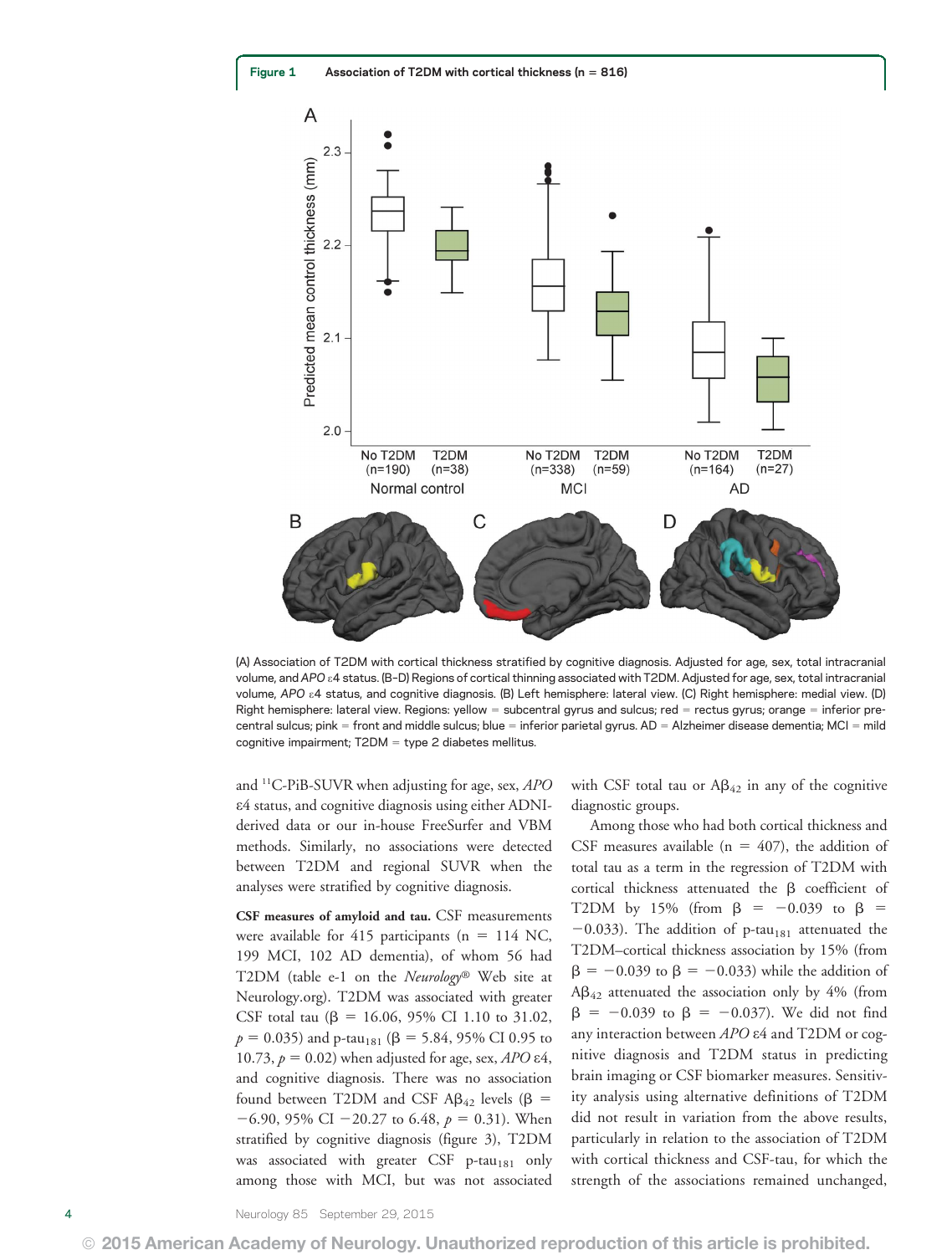

Adjusted for age, sex, cerebellum PiB uptake, APO  $\varepsilon$ 4 status, and cognitive diagnosis. Normal control: n = 19, T2DM n = 6; MCI: n = 64, T2DM n = 11; AD:  $n = 19$ , T2DM  $n = 2$ . AD = Alzheimer disease dementia; MCI = mild cognitive impairment; SUVR = standardized uptake value ratio; T2DM = type 2 diabetes mellitus.

and for the absence of associations between T2DM and  $\text{A}\beta_{42}$  measures.

DISCUSSION In this study, we examined the relationships between T2DM and in vivo mechanistic biomarkers of neurodegeneration in a sample enriched with patients with AD dementia and MCI. In addition to confirming prior findings that T2DM is associated with brain atrophy,5,23 we now demonstrate for the first time, a strong relationship between T2DM and the amount of p-tau in the CSF. We did not find evidence of a significant relationship between T2DM and brain or CSF  $\mathsf{AB}$  levels. Regression analyses suggest that the association of T2DM with cortical thickness may be partially mediated by CSF p-tau levels irrespective of cognitive diagnosis or APO e4 status. Cortical thinning related to T2DM was observed in frontal and parietal cortices rather than the mesial temporal predilection for AD-related atrophy. In all, our findings suggest that the neurodegenerative effects of T2DM may be independent and possibly additive to those of AD, and driven by pathways that promote neuronal tau more than  $A\beta$ .

Our results are consistent with animal histopathologic data showing that T2DM is associated with hyperphosphorylation of neuronal tau.24 By contrast, our results are inconsistent with data from human postmortem studies relating T2DM with AD pathology. Results from such studies suggest that the cerebral load of tau-related neurofibrillary tangles or amyloid plaques are either similar<sup>6,25-27</sup> or lower<sup>28-30</sup> in those with T2DM than in those without T2DM. The difference in results may largely be explained by factors related to study design. Previous human pathologic studies were either performed in samples from single centers<sup>26,29,30</sup> or with retrospective ascertainment of diabetes status<sup>26,29,30</sup> in people whose mean age at death was older than 80 years $25,28-30$  suggesting survivor bias, or in samples who were highly educated<sup>25,30</sup> and with healthy lifestyles.<sup>25,27</sup> In the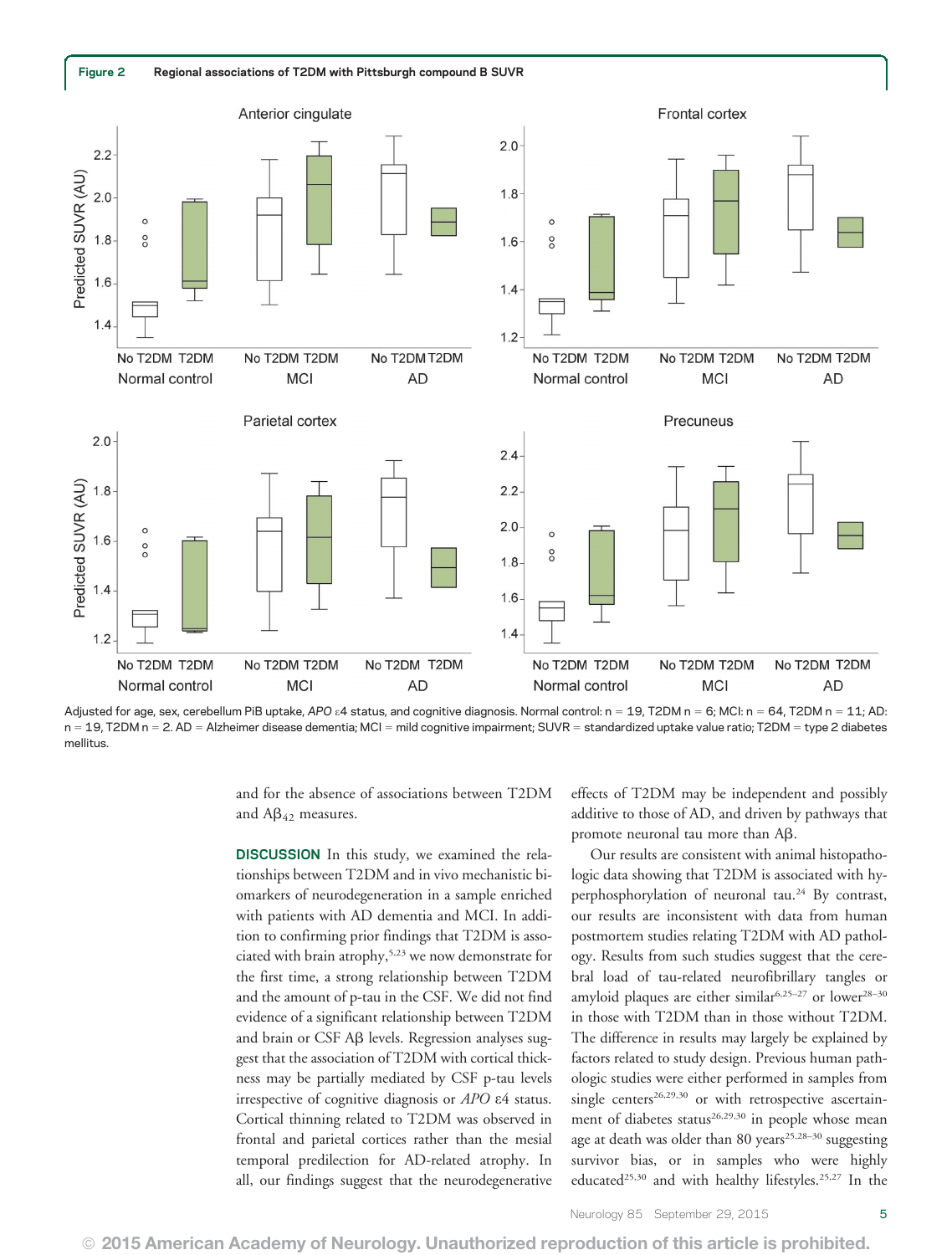

Adjusted for age, sex, and APO &4 status. Normal control: n = 114, T2DM n = 17; MCI: n = 199, T2DM n = 25; AD: n = 102, T2DM n = 14. AD = Alzheimer disease dementia; MCI = mild cognitive impairment;  $T2DM =$  type 2 diabetes mellitus.

Honolulu-Asia Aging Study,<sup>1</sup> a prospective study using rigorous phenotyping of diabetes (mean age 77 years), the risk of AD pathology was greater in people with T2DM, but only among those positive for the APO  $\varepsilon$ 4 allele. In contrast, we did not find effect modification by APO e4 status, but the power to assess this interaction in our study may have been low.

There are several pathways through which T2DM may contribute to increased levels of p-tau in the brain. Chronic hyperglycemia is associated with increased production in tissues of advanced glycation end-products, which may promote protein crosslinking and stabilization of the paired helical filament tau.31 Furthermore, hyperglycemia leads to abnormal brain glucose transport that may also contribute greater levels of p-tau.32 Impaired insulin signaling, a hallmark of T2DM, may also contribute to increased cerebral p-tau possibly through insulin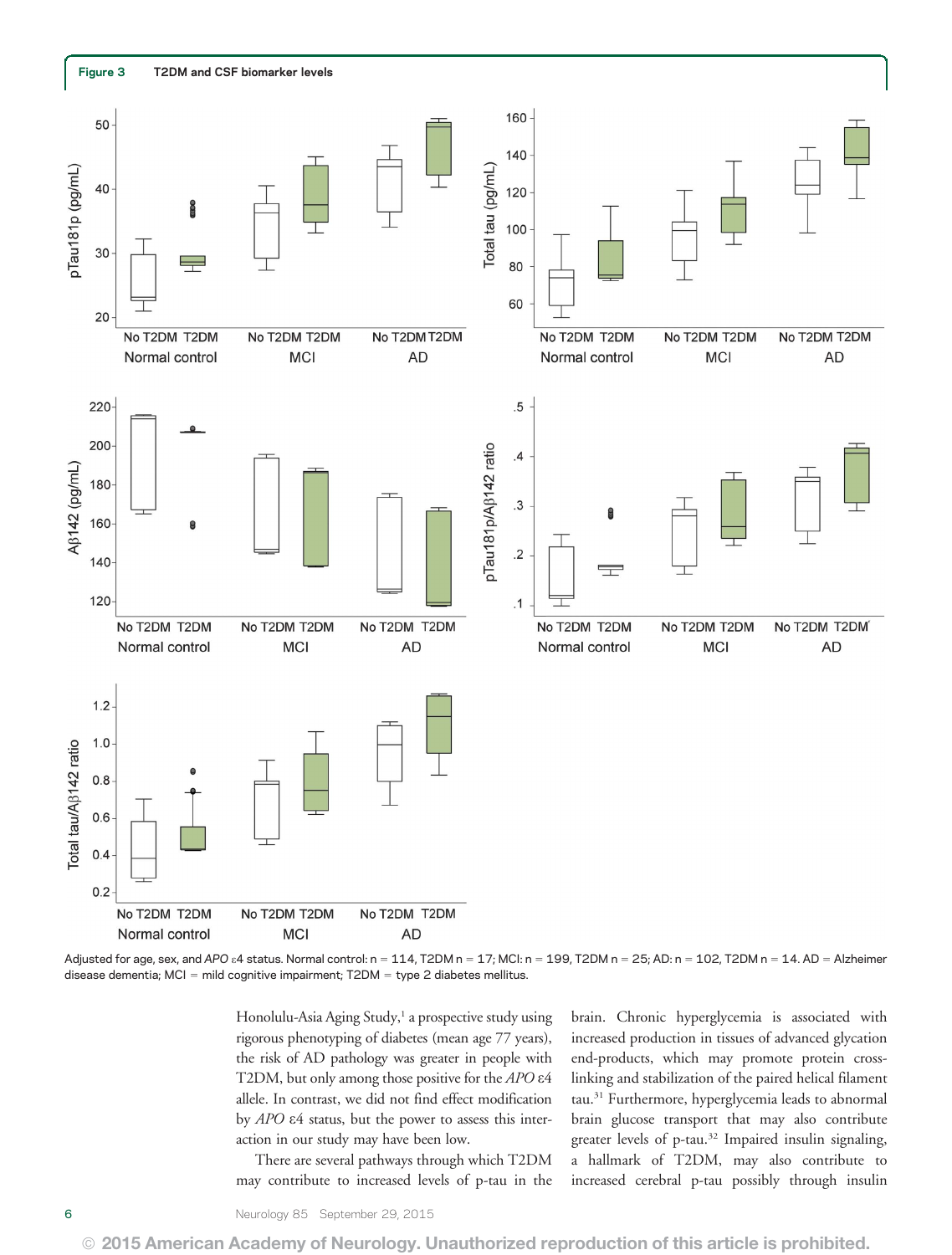receptor substrate 1, ERK/MAPK (extracellular signalrelated kinase/mitogen-activated protein kinase), and PI3 kinase/Akt pathways.<sup>33</sup> Brain insulin resistance is seen in addition to the peripheral insulin resistance that characterizes T2DM.<sup>34</sup> The downregulation of cerebral insulin receptors leads to overactivation of the important tau phosphorylation-regulator GSK-3β. In a rat model, the administration of intranasal insulin normalized cerebral GSK-3 levels and reduced CSF p-tau levels,<sup>35</sup> suggesting that cerebral insulin levels have a modulatory role in tau phosphorylation.

Our study had certain limitations. The low probability of cerebrovascular disease (low Hachinski score) in the ADNI selection criteria does not allow exploration of potential vascular mechanisms.<sup>36</sup> While this is in a sense a limitation, it is also a strength because it facilitates better control for the confounding effects of vascular disease. The exclusion of those with a high Hachinski score may also explain the lower prevalence of T2DM (17% in cognitively NCs) than would be expected in a US sample with mean age of 75 years (approximately 25%) as per the National Diabetes Statistics Report 2014.37 This selection bias is likely to limit the generalizability of our results. The samples of people with T2DM and PiB-PET ( $n = 19$ ) or CSF studies ( $n = 56$ ) were small, and hence our study may have been limited in its power to detect statistically significant associations of T2DM with brain or CSF amyloid. Thus, we cannot completely exclude the possibility that T2DM is associated with greater amyloid accumulation. However, the absence of an association between T2DM and cerebral amyloid load has also been reported in another study examining human in vivo PET-PiB uptake27,38 and a few reports from human postmortem data.25,39 We used 3 different approaches to PiB image analyses to increase the confidence in our null association. Furthermore, the expected increasing gradient of PiB-SUVR was observed going from normal cognition to MCI and AD dementia, making it unlikely that that measurement error could explain the null association for T2DM. In addition, we found an absence of an association between T2DM and CSF amyloid levels, consistent with the imaging findings. The absence of an association between T2DM and hippocampal or WMH volume, in contrast to results described in other studies,<sup>3,4,40</sup> may be attributable to the exclusion of those with a large burden of cerebrovascular disease as well as the larger proportions of those with MCI and AD dementia in ADNI than the other population-based cohorts.

Our analysis was cross-sectional, therefore limiting inferences of causality, raising the possibility that the reported brain changes may precede the development of T2DM. Further longitudinal analyses will assist in establishing whether the associations support causality. As the primary objectives of ADNI were not related to the study of T2DM, information regarding prior diagnosis of T2DM, details of duration of T2DM, and effectiveness of glucose control were unavailable, and these would have provided extra information in exploring our hypotheses. The development of T2DM in midlife may be a greater risk factor for the subsequent development of dementia.<sup>36</sup> The lack of data on disease duration and the older age of ADNI participants may therefore partly explain some of the null associations we report.

#### AUTHOR CONTRIBUTIONS

C. Moran conceived the idea for the study, conducted the analysis, and wrote the original draft of the manuscript. R. Beare conducted the analysis and contributed to the writing of the manuscript. T.G. Phan conducted the analysis and contributed to the writing of the manuscript. D.G. Bruce contributed to the writing of the manuscript. M.L. Callisaya contributed to the writing of the manuscript. V. Srikanth conceived the idea for the study, conducted the analysis, and contributed to the writing of the manuscript.

#### STUDY FUNDING

Data used in preparation of this article were obtained from the Alzheimer's Disease Neuroimaging Initiative (ADNI) database. This work is supported by the US NIH.

#### **DISCLOSURE**

C. Moran is a recipient of an Alzheimer's Australia Dementia Research Foundation scholarship. R. Beare is a recipient of National Health and Medical Research Council (NHMRC) project grants. T. Phan is a recipient of NHMRC project grants. D. Bruce is a recipient of NHMRC project grants. M. Callisaya is a recipient of an Alzheimer's Australia Research Foundation grant and NHMRC Early Career Fellowship. V.S. is supported by a co-funded NHMRC Career Development Fellowship (APP1061457) and Heart Foundation Future Leader Fellowship (ID 100089). Go to [Neurology.org](http://neurology.org/lookup/doi/10.1212/WNL.0000000000001982) for full disclosures.

#### Received March 26, 2015. Accepted in final form June 3, 2015.

#### REFERENCES

- 1. Peila R, Rodriguez BL, Launer LJ. Type 2 diabetes, APOE gene, and the risk for dementia and related pathologies: the Honolulu-Asia Aging Study. Diabetes 2002;51:1256–1262.
- 2. Biessels GJ, Staekenborg S, Brunner E, Brayne C, Scheltens P. Risk of dementia in diabetes mellitus: a systematic review. Lancet Neurol 2006;5:64–74.
- 3. den Heijer T, Vermeer SE, van Dijk EJ, et al. Type 2 diabetes and atrophy of medial temporal lobe structures on brain MRI. Diabetologia 2003;46:1604–1610.
- 4. Knopman DS, Penman AD, Catellier DJ, et al. Vascular risk factors and longitudinal changes on brain MRI: the ARIC Study. Neurology 2011;76:1879–1885.
- 5. Moran C, Phan TG, Chen J, et al. Brain atrophy in type 2 diabetes: regional distribution and influence on cognition. Diabetes Care 2013;36:4036–4042.
- 6. Tomita N, Furukawa K, Okamura N, et al. Brain accumulation of amyloid beta protein visualized by positron emission tomography and BF-227 in Alzheimer's disease patients with or without diabetes mellitus. Geriatr Gerontol Int 2013;13:215–221.
- 7. Querfurth HW, LaFerla FM. Alzheimer's disease. N Engl J Med 2010;362:329–344.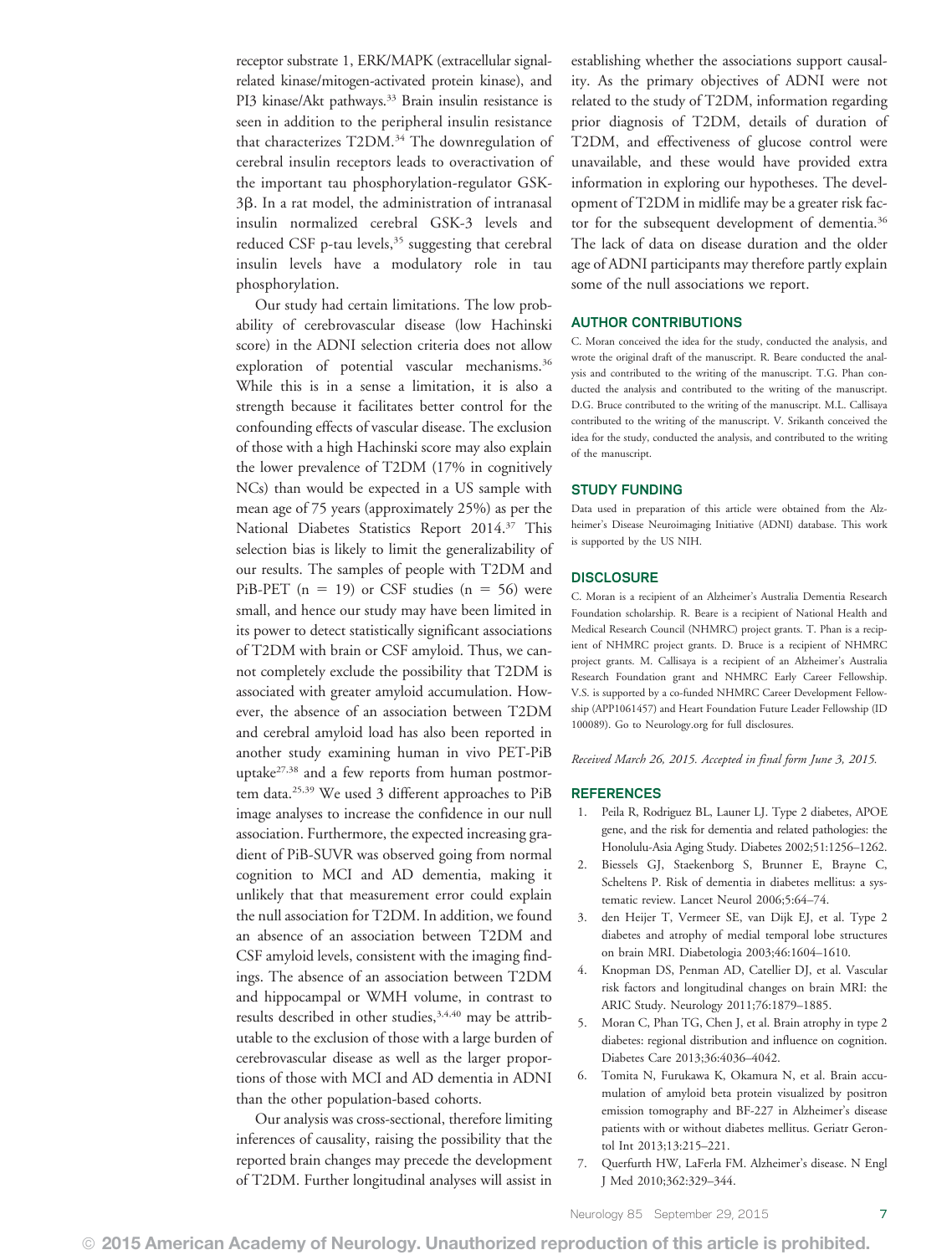- 8. Reitz C. Alzheimer's disease and the amyloid cascade hypothesis: a critical review. Int J Alzheimers Dis 2012; 2012:369808.
- 9. Apostolova LG, Hwang KS, Andrawis JP, et al. 3D PIB and CSF biomarker associations with hippocampal atrophy in ADNI subjects. Neurobiol Aging 2010;31:1284–1303.
- 10. Braak H, Braak E. Neuropathological stageing of Alzheimerrelated changes. Acta Neuropathol 1991;82:239–259.
- 11. McKhann G, Drachman D, Folstein M, Katzman R, Price D, Stadlan EM. Clinical diagnosis of Alzheimer's disease: report of the NINCDS-ADRDA Work Group under the auspices of Department of Health and Human Services Task Force on Alzheimer's Disease. Neurology 1984;34:939–944.
- 12. Hachinski VC, Iliff LD, Zilhka E, et al. Cerebral blood flow in dementia. Arch Neurol 1975;32:632–637.
- 13. American Diabetes Association. Standards of medical care in diabetes—2010. Diabetes Care 2010;33(suppl 1):S11–S61.
- 14. Jack CR Jr, Bernstein MA, Fox NC, et al. The Alzheimer's disease neuroimaging initiative (ADNI): MRI methods. J Magn Reson Imaging 2008;27:685–691.
- 15. Risacher SL, Saykin AJ, West JD, Shen L, Firpi HA, McDonald BC. Baseline MRI predictors of conversion from MCI to probable AD in the ADNI cohort. Curr Alzheimer Res 2009;6:347–361.
- 16. ADNI. MRI pre-processing. Available at: [http://adni.loni.](http://adni.loni.usc.edu/methods/mri-analysis/mri-pre-processing/) [usc.edu/methods/mri-analysis/mri-pre-processing/.](http://adni.loni.usc.edu/methods/mri-analysis/mri-pre-processing/) Accessed December 8, 2013.
- 17. Destrieux C, Fischl B, Dale A, Halgren E. Automatic parcellation of human cortical gyri and sulci using standard anatomical nomenclature. Neuroimage 2010;53:1–15.
- 18. Schwarz C, Fletcher AE, DeCarli C, Carmichael OT. Fully-automated white matter hyperintensity detection with anatomical prior knowledge and without FLAIR. Inf Process Med Imaging 2009;21:239–251.
- 19. DeCarli C, Carmichael OT, He J. MRI infarct assessment in ADNI. 2013. Available at: [http://adni.bitbucket.org/docs/](http://adni.bitbucket.org/docs/MRI_INFARCTS/UCD%20ADNI%20MRI%20Infarct%20Assessment%20Method.pdf) [MRI\\_INFARCTS/UCD%20ADNI%20MRI%20Infarct%](http://adni.bitbucket.org/docs/MRI_INFARCTS/UCD%20ADNI%20MRI%20Infarct%20Assessment%20Method.pdf) [20Assessment%20Method.pdf.](http://adni.bitbucket.org/docs/MRI_INFARCTS/UCD%20ADNI%20MRI%20Infarct%20Assessment%20Method.pdf) Accessed August 17, 2013.
- 20. ADNI. PET pre-processing. Available at: [http://adni.loni.usc.](http://adni.loni.usc.edu/methods/pet-analysis/pre-processing/) [edu/methods/pet-analysis/pre-processing/](http://adni.loni.usc.edu/methods/pet-analysis/pre-processing/). Accessed August 16, 2013.
- 21. Jagust WJ, Bandy D, Chen K, et al. The Alzheimer's Disease Neuroimaging Initiative positron emission tomography core. Alzheimers Dement 2010;6:221–229.
- 22. Shaw LM, Vanderstichele H, Knapik-Czajka M, et al. Cerebrospinal fluid biomarker signature in Alzheimer's Disease Neuroimaging Initiative subjects. Ann Neurol 2009; 65:403–413.
- 23. Brundel M, van den Heuvel M, de Bresser J, Kappelle LJ, Biessels GJ. Cerebral cortical thickness in patients with type 2 diabetes. J Neurol Sci 2010;299:126–130.
- 24. Jung HJ, Kim YJ, Eggert S, Chung KC, Choi KS, Park SA. Age-dependent increases in tau phosphorylation in the brains of type 2 diabetic rats correlate with a reduced expression of p62. Exp Neurol 2013;248:441–450.
- 25. Arvanitakis Z, Schneider JA, Wilson RS, et al. Diabetes is related to cerebral infarction but not to AD pathology in older persons. Neurology 2006;67:1960–1965.
- 26. Heitner J, Dickson D. Diabetics do not have increased Alzheimer-type pathology compared with age-matched control subjects: a retrospective postmortem immunocytochemical and histofluorescent study. Neurology 1997;49:1306–1311.
- 27. Thambisetty M, Metter EJ, Yang A, et al. Glucose intolerance, insulin resistance, and pathological features of Alzheimer disease in the Baltimore Longitudinal Study of Aging. JAMA Neurol 2013;70:1167–1172.
- 28. Ahtiluoto S, Polvikoski T, Peltonen M, et al. Diabetes, Alzheimer disease, and vascular dementia: a population-based neuropathologic study. Neurology 2010;75:1195–1202.
- 29. Beeri MS, Silverman JM, Davis KL, et al. Type 2 diabetes is negatively associated with Alzheimer's disease neuropathology. J Gerontol A Biol Sci Med Sci 2005;60:471–475.
- 30. Nelson PT, Smith CD, Abner EA, et al. Human cerebral neuropathology of type 2 diabetes mellitus. Biochim Biophys Acta 2009;1792:454–469.
- 31. Munch G, Westcott B, Menini T, Gugliucci A. Advanced glycation endproducts and their pathogenic roles in neurological disorders. Amino Acids 2012;42:1221–1236.
- 32. Liu Y, Liu F, Grundke-Iqbal I, Iqbal K, Gong CX. Brain glucose transporters, O-GlcNAcylation and phosphorylation of tau in diabetes and Alzheimer's disease. J Neurochem 2009;111:242–249.
- 33. Yarchoan M, Arnold SE. Repurposing diabetes drugs for brain insulin resistance in Alzheimer disease. Diabetes 2014;63:2253–2261.
- 34. Deng Y, Li B, Liu Y, Iqbal K, Grundke-Iqbal I, Gong CX. Dysregulation of insulin signaling, glucose transporters, O-GlcNAcylation, and phosphorylation of tau and neurofilaments in the brain: implication for Alzheimer's disease. Am J Pathol 2009;175:2089–2098.
- 35. Yang Y, Ma D, Wang Y, et al. Intranasal insulin ameliorates tau hyperphosphorylation in a rat model of type 2 diabetes. J Alzheimers Dis 2013;33:329–338.
- 36. Biessels GJ, Strachan MW, Visseren FL, Kappelle LJ, Whitmer RA. Dementia and cognitive decline in type 2 diabetes and prediabetic stages: towards targeted interventions. Lancet Diabetes Endocrinol 2014;2:246–255.
- 37. National Center for Chronic Disease Prevention and Health Promotion. National diabetes statistics report, 2014. Atlanta: Centers for Disease Control and Prevention; 2014.
- 38. Roberts RO, Knopman DS, Cha RH, et al. Diabetes and elevated hemoglobin A1c levels are associated with brain hypometabolism but not amyloid accumulation. J Nucl Med 2014;55:759–764.
- 39. Alafuzoff I, Aho L, Helisalmi S, Mannermaa A, Soininen H. Beta-amyloid deposition in brains of subjects with diabetes. Neuropathol Appl Neurobiol 2009;35: 60–68.
- 40. Jeerakathil T, Wolf PA, Beiser A, et al. Stroke risk profile predicts white matter hyperintensity volume: the Framingham Study. Stroke 2004;35:1857–1861.

© 2015 American Academy of Neurology. Unauthorized reproduction of this article is prohibited.